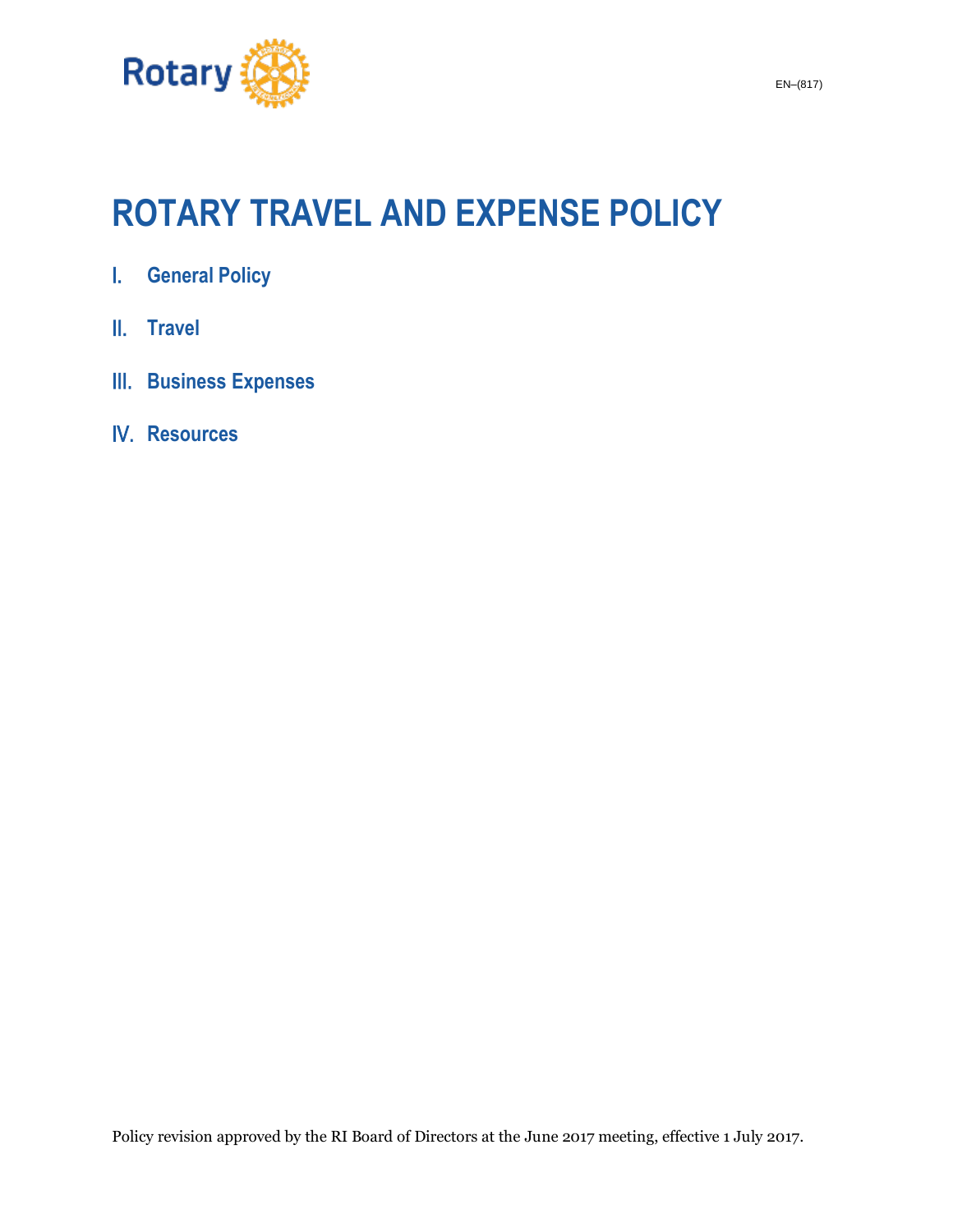# <span id="page-1-0"></span>**I. GENERAL POLICY**

This policy applies to all Rotarian Volunteers ("Volunteers") who travel and/or incur expenses on Rotary International or The Rotary Foundation ("Rotary") business.

Volunteers are responsible for adhering to this policy and taking an active role in being good stewards of the organization's resources while on Rotary assignments.

Rotary will reimburse funded travelers for reasonable and necessary expenses incurred while traveling on authorized Rotary business. Only authorized travel expenses in the service of Rotary will be paid for or reimbursed. Non-funded travel arrangements are the responsibility of the individual traveler.

In order to be reimbursed for expenses, volunteers whose attendance at a meeting, event, or other activity is funded by Rotary must fulfill their associated duties and obligations as described in the RI constitutional documents, the Rotary/Rotary Foundation Codes of Policies, or the official program of the meeting, event, or activity. Funded travelers who fail to fulfill their duties and responsibilities will not be reimbursed and must return the entire sum paid to them or on their behalf in connection with the travel. Persons who travel at RI expense may be subject to income taxes on the value of the travel if the travel is not for bona fide business purposes. All invitations to participate in travel funded by Rotary will include reference to these requirements.

Rotary assumes no obligation to reimburse volunteers for expenses that do not comply with this policy.

All monetary amounts stated in this policy are in U.S. dollars.

### **II. TRAVEL**

#### **Air Travel:**

Rotary Travel Services' authorized agents/agencies book reasonable routes at the lowest available cost in the entitled class of service, taking into account all en route travel costs, the length of travel time, and Rotary's negotiated contracts with certain airline partners. **To secure the lowest cost, you should request airline tickets at least 16 days before domestic travel and at least 24 days before international travel.** In addition:

- Travelers are strongly encouraged to use preferred carriers and routings whenever possible, if such achieves lowest total cost of travel and recognizes the value of the traveler's time.
- Travelers should accept flights with up to one additional connection if that will significantly reduce the total cost of travel, while recognizing the value of the traveler's time.
- Flights are booked through the most economical airports so long as the cost of ground transportation does not increase the total cost of travel nor substantially increase the total travel time. A change of airport for flight connections shall be avoided if possible.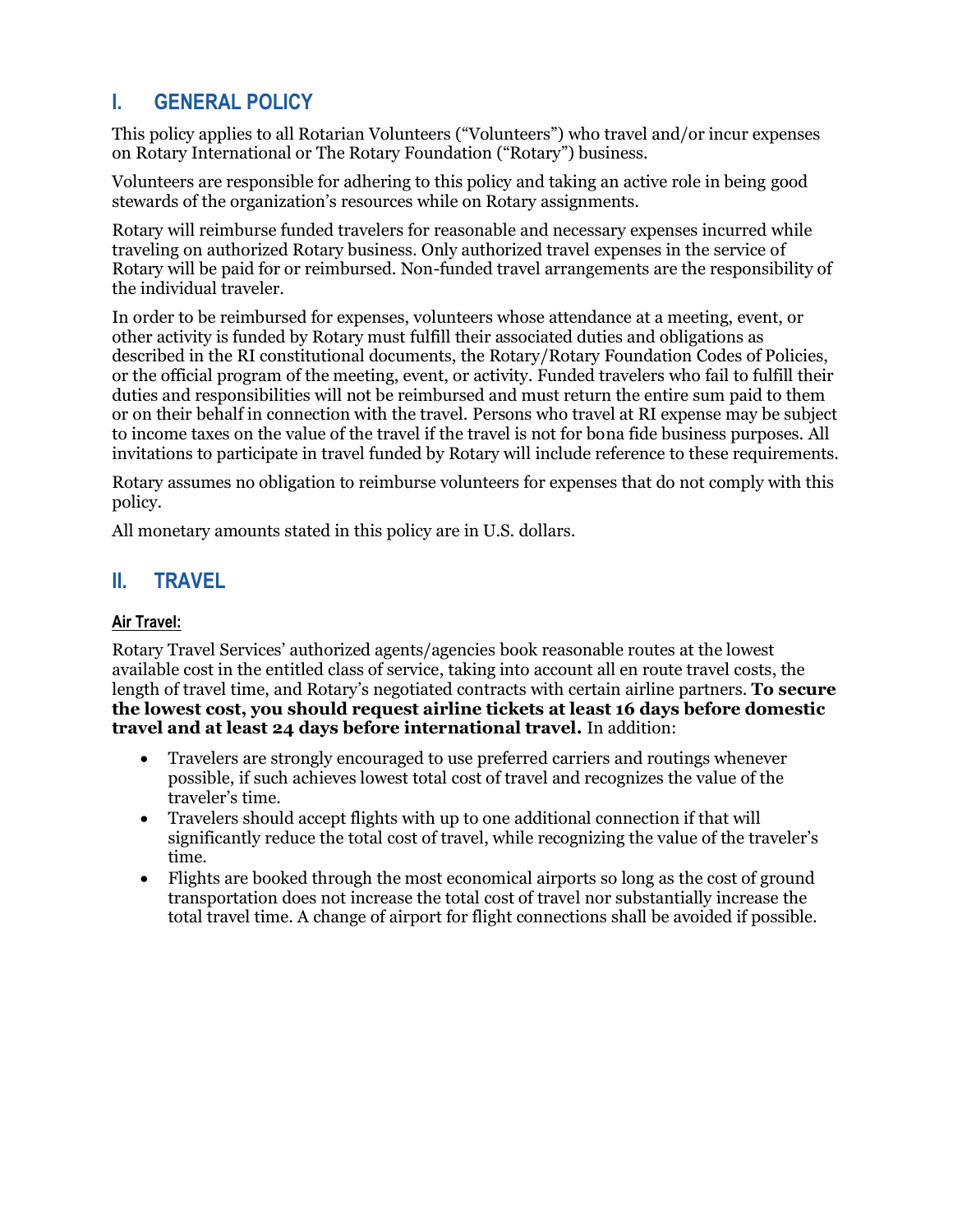#### **Class of Service:**

The length of total travel time is defined here as the scheduled departure of the first flight to the scheduled arrival of the last flight.

Rotary-funded travelers must make use of the lowest reasonable economy airfare which will serve the RI or The Rotary Foundation purposes of the journey while providing reasonable comfort and taking into account all en route travel costs and the value of the travelers' time.

Rotary Senior Leaders may make use of upgrades to the class of service for which they are eligible, as listed below, but may always elect to travel at a less expensive class.

First class, if business class sleeper seats are not offered:

- President
- President-elect
- Trustee chair
- Spouses of the above when traveling at Rotary's expense

Business class or premium cabin equivalent on flights with a total travel time of longer than four hours:

- Rotary International directors
- Rotary Foundation trustees
- President-nominee
- Past Presidents
- Past Trustee Chairs
- General Secretary
- Directors-elect, in conjunction with the Rotary International Convention and Board meetings scheduled around it
- Incoming Trustees in conjunction with their preparation \**beginning 1 Jan of the year preceding*
- Aides to the President, President-elect, Trustee Chair, and Trustee Chair-Elect
- Convention speakers invited by the Rotary International President
- Major award recipients invited by the Rotary International President
- Spouses of the above when traveling at Rotary's expense
- \* Exception: Candidates invited to the Nominating Committee for RI President shall be funded to travel in economy class.

Past Directors, Trustees, General Secretaries\*\* and their spouses when traveling at Rotary's expense, are eligible for:

- Upgradeable coach class on flights with a total travel time of longer than four hours; Rotary will fund up to 175 percent of the lowest-cost coach ticket as long as the past Director or Trustee pays the additional cost, if any, for the next-highest class of service at the time of booking
- Business class or premium cabin equivalent on flights with a total travel time of longer than eight hours
- \*\* Past General Secretaries when serving as an official representative of Rotary International at the request of the President

*Note: In emergency situations, the general secretary is permitted to authorize purchase of any class of service to secure the safe evacuation of Rotary-funded travelers.*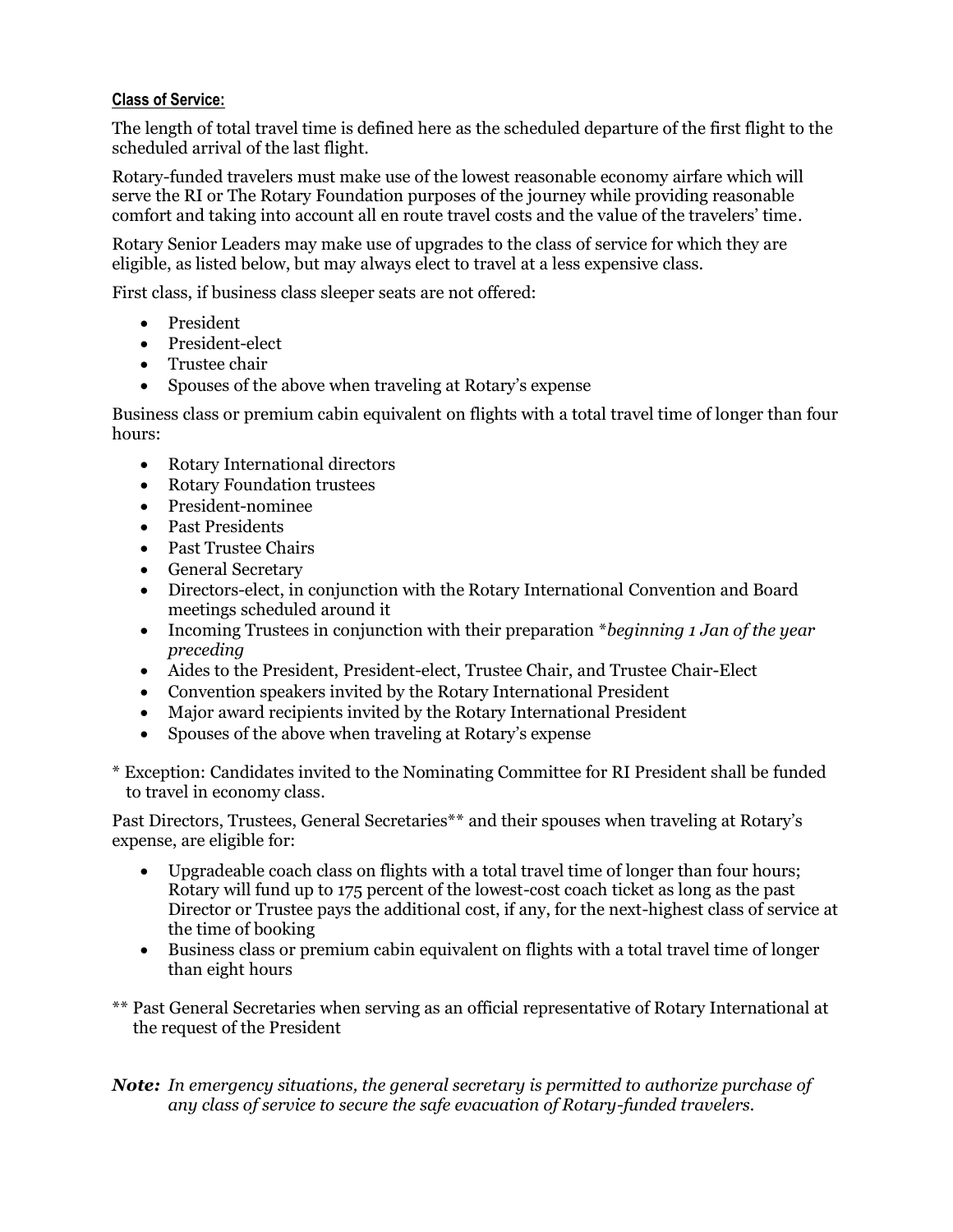#### **Arrival and Departure:**

Generally, travelers arriving for official meetings may book their travel so they arrive one day before the first meeting date. However, there are several exceptions:

- Those traveling 4,000 km or 2,500 miles or further, or whose total travel time is eight hours or more, and whose Rotary-scheduled flight cannot arrive before 15:00 the day before a meeting scheduled to begin at 09:00 or earlier may arrive two days before.
- Travelers arriving from destinations 8,000 km or 5,000 miles or further, or whose total travel time is fourteen hours or more, may arrive two days prior to the first meeting date.
- Committee chairs may arrive two days before.
- Past presidents traveling more than 4,000 km or 2,500 miles, or whose total travel time is eight hours or more, for the Council on Legislation, International Assembly, or Rotary International Convention may arrive two days before the start unless required to arrive earlier for other meetings.

The costs of lodging, meals, and general travel expenses for travelers observing these arrival requirements are the responsibility of Rotary. Travelers who arrive earlier than provided in these guidelines or who stay longer than one night after their last official meeting must pay their own expenses.<sup>1</sup>

#### *Note: If a committee meeting ends on Friday and a significant amount can be saved on the airfare if the traveler stays until Sunday, Saturday night's lodging, meal, and general expenses will be Rotary's responsibility. The same rule applies to a Saturday arrival for a meeting that begins on Monday.*

#### **Day Rooms/Overnights:**

- If your international travel itinerary requires a connection time exceeding seven daytime hours, Rotary's authorized agents/agency will book a day room for you, and the expense is reimbursable.
- If your travel itinerary requires an overnight stay, Rotary's authorized agents/agency will book a reasonably priced hotel room for you, and the expense is reimbursable.

A forced overnight becomes necessary if flight schedules make it impossible for a traveler to arrive or depart at a reasonable date or time before or after the assignment. Also, depending on flight schedules, a forced overnight may occur in a city other than the one where the assignment is located. Forced overnight accommodations do not apply for personal travel before or after the assignment. Certain meetings may have their own policy regarding forced overnights.

#### **Local Purchase:**

Travelers may submit a request for local purchase authorization if they believe they can purchase a lower-cost airfare, hotel, or rental car through a non-Rotary-designated travel agency. For air transportation, the authorization request must include a travel request form and an official travel itinerary indicating flight numbers, flight times, airline, and total cost. The traveler will be authorized for local purchase if the airfare offered by a non-Rotary-designated agency is at least \$300 lower than the Rotary-designated agency airfare. The traveler will be reimbursed for the authorized amount after completing the trip and submitting applicable receipts with a Rotary expense statement.

 $<sup>1</sup>$  These guidelines do not apply to travel to the International Assembly, International Convention, and Council on Legislation, as</sup> travel policy may be modified to best meet the objectives of those meetings.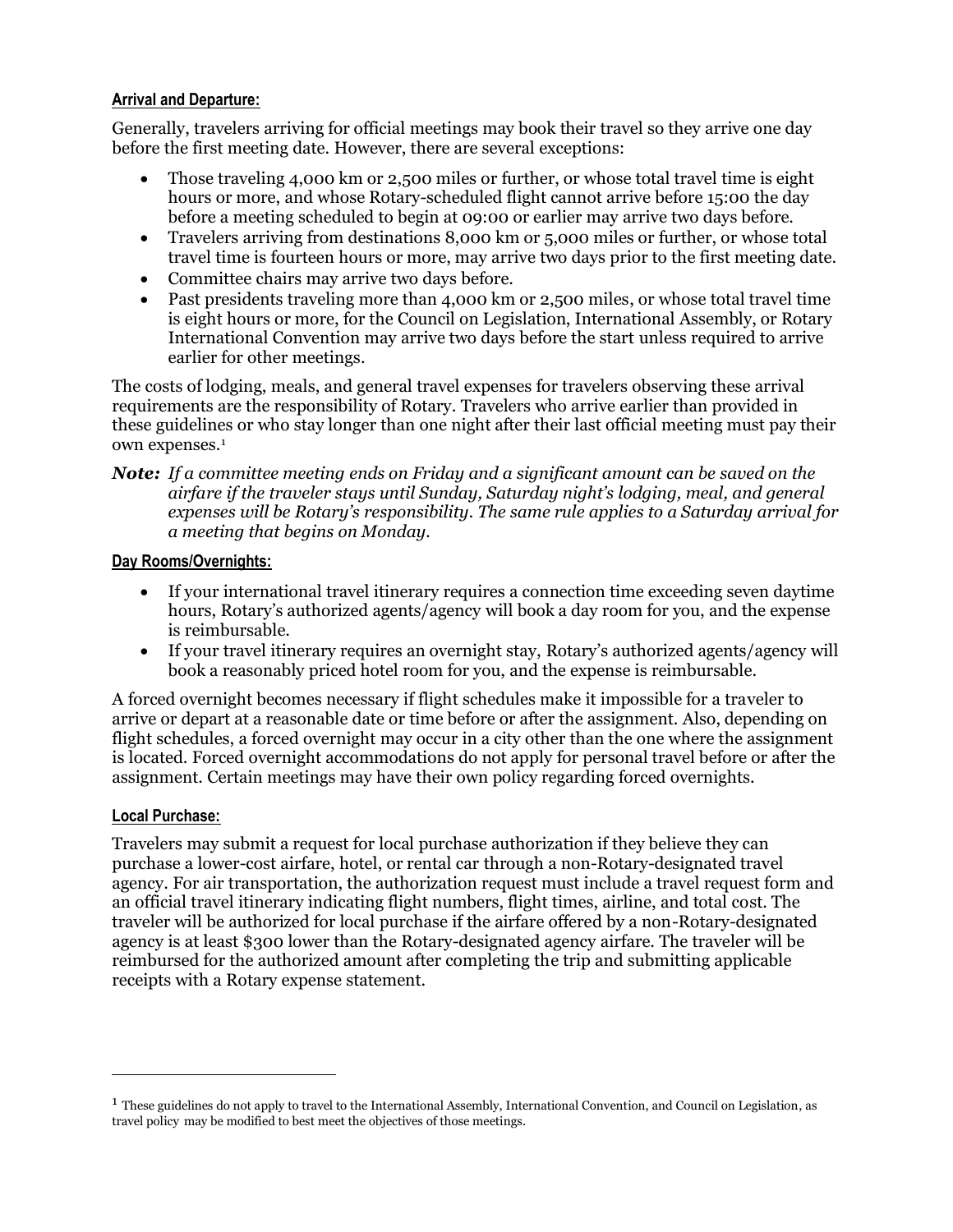*Note: Rotary Travel Services reserves the right to deny a local purchase request based on its evaluation of the routing, seat availability, and airline selected by the non-Rotarydesignated agency.* 

#### **Frequent-Flyer Programs:**

Rotary-funded travelers who use frequent-flyer miles to purchase tickets or upgrades are not eligible for reimbursement by Rotary, except for their out-of-pocket costs (e.g., taxes and service fees). Any frequent-flyer miles earned through tickets purchased by Rotary will be credited to the account(s) of the individual traveler.

#### **Personal Travel:**

Travelers are responsible for the cost of any personal travel booked in conjunction with authorized Rotary travel.

#### **Other Forms of Transportation:**

- When commercial air service is available, transportation by other means must be authorized. Alternate transportation may not receive authorization if the cost exceeds the round-trip airfare calculated by Rotary Travel Services. Full reimbursement will not be provided for unauthorized travel.
- If air service is not available, travelers should select the most economical form of transportation (e.g., personal vehicle, train, bus, ferry).
	- o If anticipated round-trip travel costs exceed \$350, Rotary Travel Services authorization is required. To determine your travel costs, include parking fees, mileage, tolls, ferry crossing fees, etc.
- Travelers should select the most economical mode of transportation to and from airports. If it is anticipated that round-trip airport transportation will exceed US\$150, prior approval is required.
- Authorized travel by personal automobile will be reimbursed for the distance driven on a per mile/kilometer rate as set by Rotary on a country-by-country basis. This rate covers the cost of fuel; therefore, fuel costs should not be listed as a separate expense. Roundtrip mileage costs exceeding \$350 require Rotary Travel Services authorization. If air or train service is not available but the traveler drives without prior Rotary Travel Services authorization, the round-trip reimbursement will be capped at \$350.

#### *Note: Mileage rates are subject to change. Please use the [most recent rates](https://www.rotary.org/myrotary/en/document/7321) listed on the Rotary website (see link under Resources below) before requesting authorization.*

- Air travelers will be reimbursed for a car rental at their destination if using a rental car is less expensive than other transportation, such as taxis, airport limousines, and airport shuttles. Rental car reservations must be made through Rotary-designated agents/agencies.
- *Note: For more information about using rental cars or personal vehicles during your assignment, please review the [Car Rental & Personal Vehicle Information Sheet.](https://www.rotary.org/myrotary/en/document/rits-car-rental-and-personal-vehicle-information)*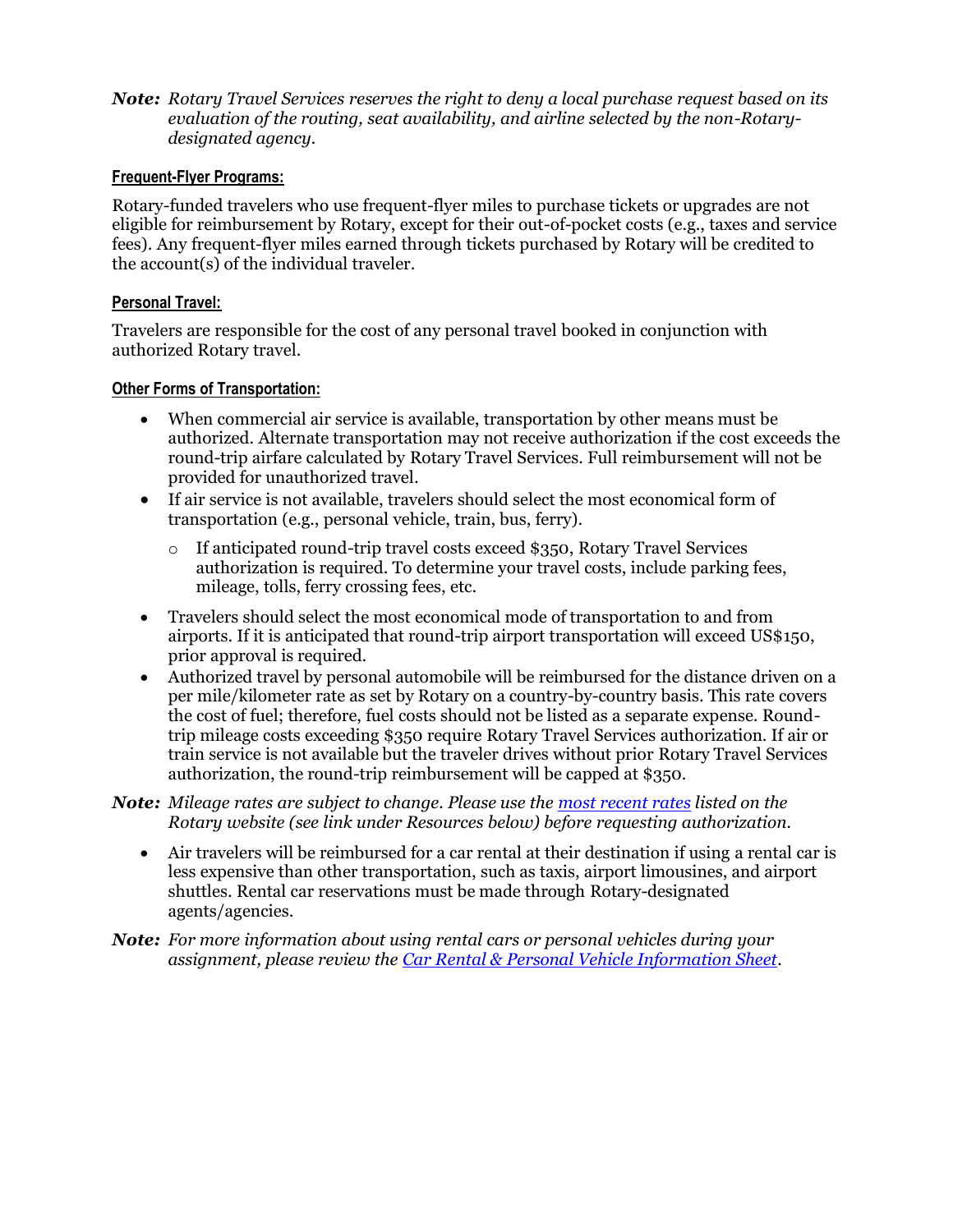## <span id="page-5-0"></span>**III. BUSINESS EXPENSES**

Rotary will reimburse volunteers for legitimate and reasonable business expenses incurred on authorized Rotary business assignments. To obtain reimbursement for business expenses, volunteers must submit an expense statement, using the official Rotary Expense Report form, to Rotary Accounts Payable at as soon as possible (within 60 days) of completing their Rotaryfunded assignment and/or incurring the expense. Exceptions will be made only if there is an acceptable, documented explanation for the delay and authorization from the General Secretary. Expenses cannot be reimbursed until after the completion of the assignment for which they were incurred. Expense reports must explain the business purpose of each entry and include all required documentation in order to be reimbursed.

Documentation is required for any expenses of \$75 or more and for all hotel expenses (refer to the documentation guidelines for more information). Please note, some countries may have stricter documentation requirements. Please follow your country's requirements for documentation of expenses if stricter than Rotary's. Documentation for expenses should be legible and should show the amount, date, place, general character of each expense, and include valid proof of payment.

#### **Eligible Expenses:**

Volunteers should use their best judgment to ensure that expenses are as economical as possible.

Some examples of reimbursable expenses are listed below. This list is not exhaustive. Please also refer to the Rotary Code of Policies as some expenses which may generally be considered as ineligible may be eligible depending upon your role or circumstances. If you're not sure whether something is eligible for reimbursement, please ask your Rotary staff liaison or Rotary's Accounts Payable team before incurring the expense.

#### **Transportation-related Expenses:**

- **Airline tickets: Volunteer airfare should be booked through Rotary Travel Service-designated agents/agencies.** *See prior Travel section for details related to air travel.*
- **Baggage fees:** Fees for a maximum of two bags at standard airline weight limit will be reimbursed, with applicable receipts. *Note: Charges for overweight and excess baggage will not be reimbursed.*
- **Visa fees** (if required for travel assignment)
- **Transportation to and from airport (or other terminal):** The most economical transportation (personal automobile, train, bus, taxi) will be reimbursed. Limousines, hired drivers, etc., typically would not be the most economical. If driving a personal car is the most economical option for getting to the airport/bus/rail terminal, you can request reimbursement for mileage expenses, tolls, and parking fees in a long-term lot.
- **Taxis, shuttle busses, parking, tolls**
- **Rental cars** when less expensive than other transportation modes (e.g., taxis, airport limousines, airport shuttles). See *[Car Rental & Personal Vehicle Information Sheet](https://www.rotary.org/myrotary/en/document/rits-car-rental-and-personal-vehicle-information)* for more information on rental cars. Rotary will not reimburse Collision Damage Waiver or Personal Accident Insurance on rental cars. When renting vehicles in the U.S., its territories and possessions, and in Canada, insurance coverage is provided through Rotary's auto insurance, when travel is funded.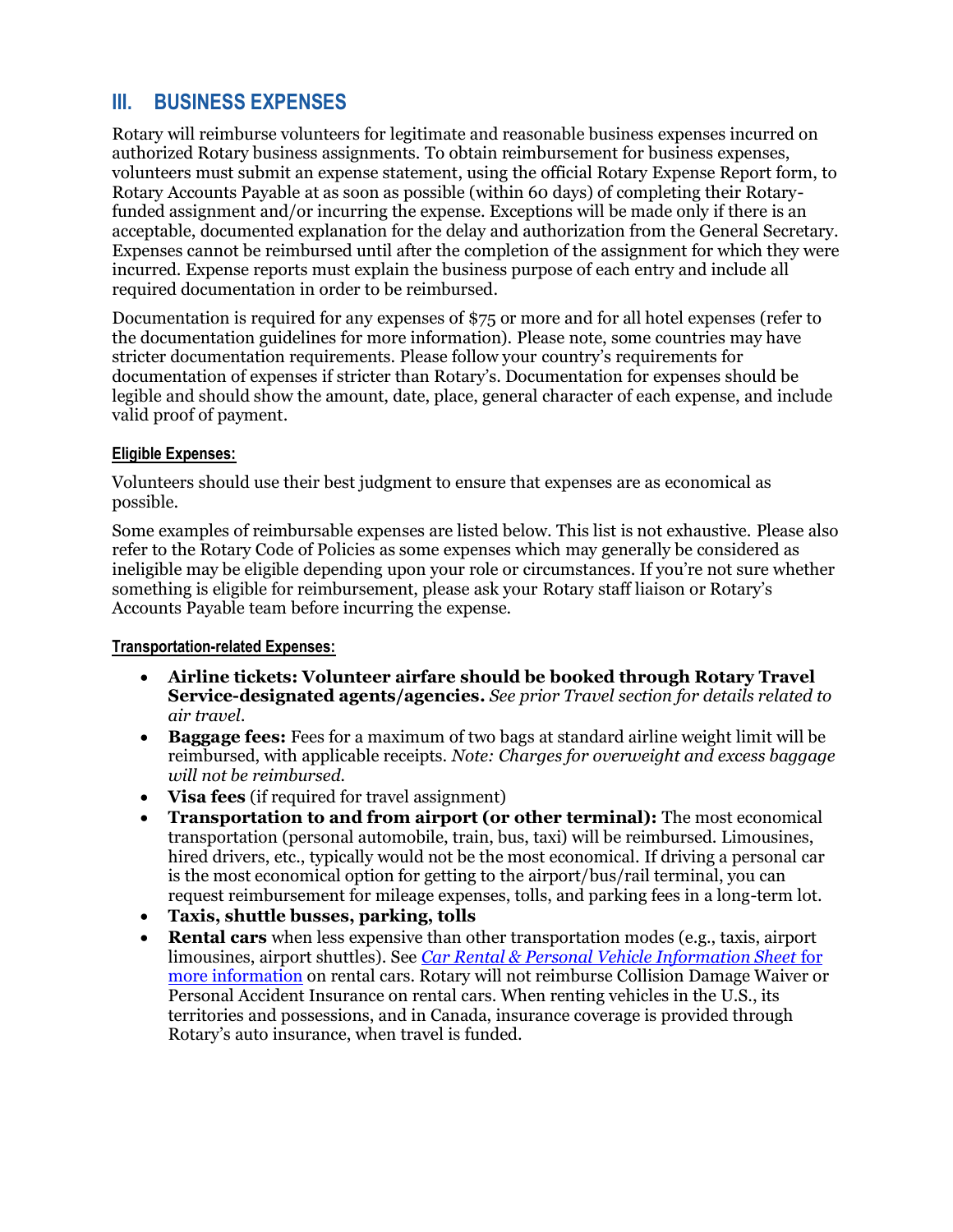- **Mileage:** Authorized travel by personal automobile will be reimbursed for the distance driven on a per mile/kilometer rate as set by Rotary on a country-by-country basis. This rate covers the cost of fuel; therefore, fuel costs should not be listed as a separate expense. Round-trip mileage costs exceeding \$350 require Rotary Travel Services authorization. If air or train service is not available but the traveler drives without prior Rotary Travel Services authorization, the round-trip reimbursement will be capped at \$350.
- *Note: Mileage rates are subject to change. Please use the [most recent rates](https://www.rotary.org/myrotary/en/document/7321) listed on the Rotary website (see link under Resources below).*

#### **Other Expenses:**

 $\overline{a}$ 

- Meals:<sup>2</sup> The cost of reasonably priced meals will be reimbursed. It is recommended that meal costs not exceed \$75 per person per day. See section 69.020.13 in the Rotary Code of Policies for more information. If paying for a meal for other individuals, all individuals present must be listed on the expense statement. *Note: If attendance at an official function is mandatory and meals are served at that function, Rotary will not reimburse the costs of any other food or beverage.*
- **Hotels:** The cost of moderately priced, standard hotel rooms will be reimbursed at a level appropriate to the area, provided that the rooms are booked by Rotary-designated agents/agencies. Itemized hotel bills are required to document the expense. Refer to the policy above for information about forced overnights/day rooms.
- **Laundry/dry cleaning:** Reasonable expenses for laundry or dry cleaning. Refer to laundry/cleaning item under the ineligible expenses list for more specifics.
- **Tips/gratuities:** Tips for wait staff and taxi drivers are allowable when appropriate and customary. Normally, tips will be no more than 15 percent to 20 percent of the bill, excluding sales tax. Tips for housekeeping, skycaps, bellhops, and valet services are allowable only when necessary.
- **Telephone/Internet fees:** To avoid high internet charges, please use the free Wi-Fi available at many hotels and other venues.

<sup>2</sup> These guidelines may not apply to meals at the International Assembly, International Convention, or Council on Legislation, as policy may be modified to best meet the objectives of those meetings.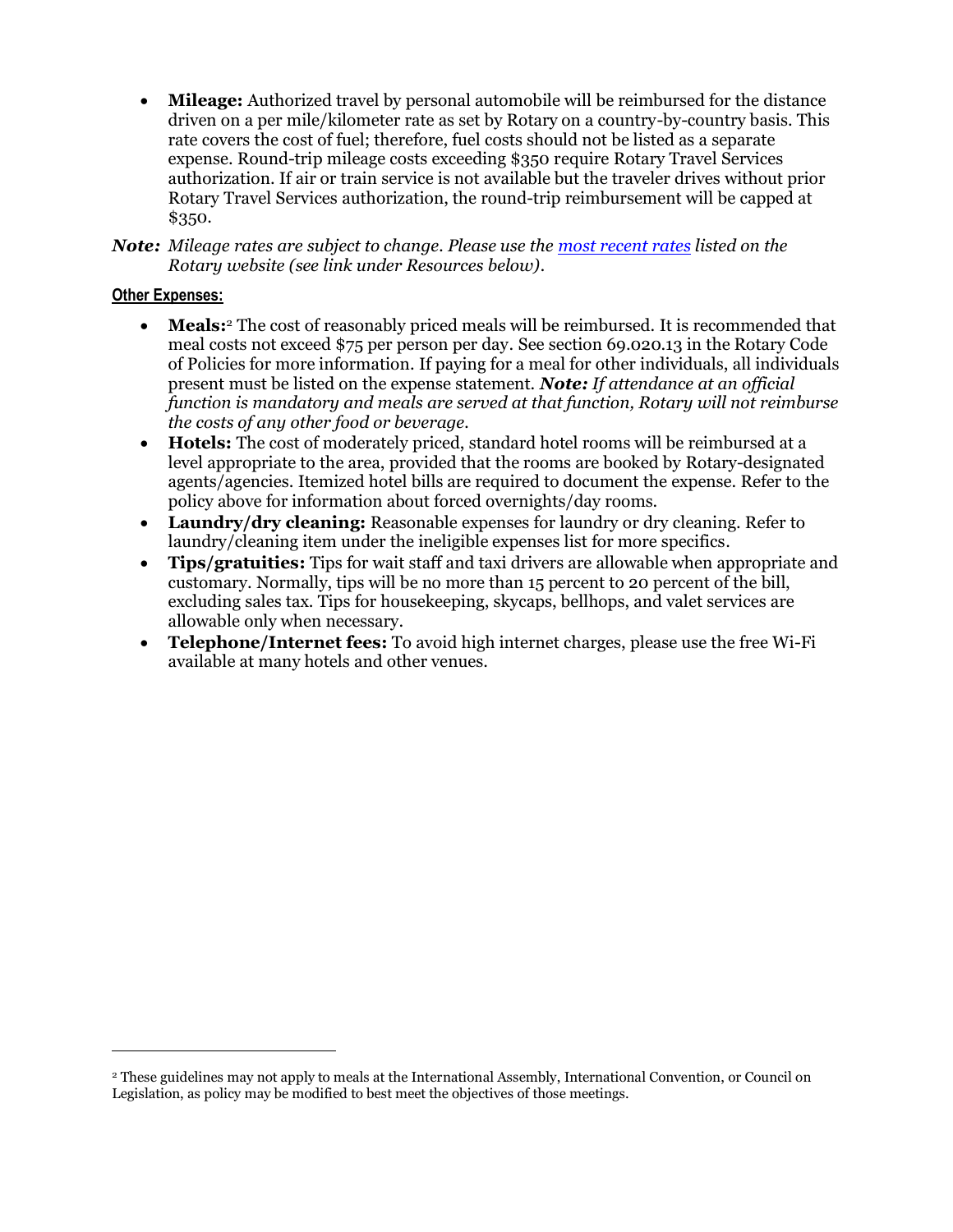#### **Ineligible Expenses:**

The following are examples of expenses that are not reimbursable. *(Note that this list is not exhaustive.):*

- **Airline club memberships**
- **Local purchase of any airfare;** or other forms of transportation over \$350 without Rotary Travel Services' pre-approval
- **Frequent-Flyer miles/upgrades:** Rotary-funded travelers who use frequent-flyer miles to purchase tickets or upgrades are not eligible for reimbursement by Rotary, except for their out-of-pocket costs (e.g., taxes and service fees). Free tickets obtained by using frequent-flyer miles are not reimbursable.
- **Travel Medical & Accident Insurance** Rotary provides travel insurance for funded travelers (Senior leaders - Rotary International president, president-elect, president-nominee, directors, directors-elect, trustees, incoming trustees, past senior leaders, Committee or resource group members, President's representatives, Cadre of technical advisers, Fiscal agents, Rotary World Magazine Press editors, Rotarian Youth Exchange evaluators, Program planning and performance evaluation team members).
- Travel Medical & Accident Insurance is also provided to Rotarians traveling to International Assembly, COL, and to the International Convention, but only when their travel is funded.
- For any Rotary traveler not included in the above-mentioned list, Rotary provides only limited accident and baggage insurance, provided the traveler's airline ticket was issued by a Rotary-designated agent/agency. Please consult an insurance advisor regarding your travel insurance needs. The cost of any supplemental insurance coverage is the responsibility of the traveler and will not be reimbursed by Rotary.
- Overweight and excess baggage fees
- Annual fees or late fees for personal credit cards
- Auto repairs
- Child care
- Clothing
- Entertainment/recreational reading materials
- Hairdresser services
- Health club fees
- In-room/in-flight movies
- Laundry/dry cleaning
	- o Before or after Rotary travel
	- o During an assignment of less than five days
	- o On the last day of an assignment
- Luggage purchases
- Parking tickets or traffic violations
- Personal items such as toiletries, medical supplies, personal hygiene products
- Lost or stolen cash
- Pet care
- Saunas, massages, other spa services
- Souvenirs or gifts
- Lost luggage: Rotary does not take responsibility for any lost luggage. A claim should be filed directly with the airline for reimbursement.
- Expenses submitted more than 60 days after they were incurred will only be reimbursed with an approved exception request and explanation regarding why they were submitted late.
- Expenses submitted more than 1 year after they were incurred will not be reimbursed.